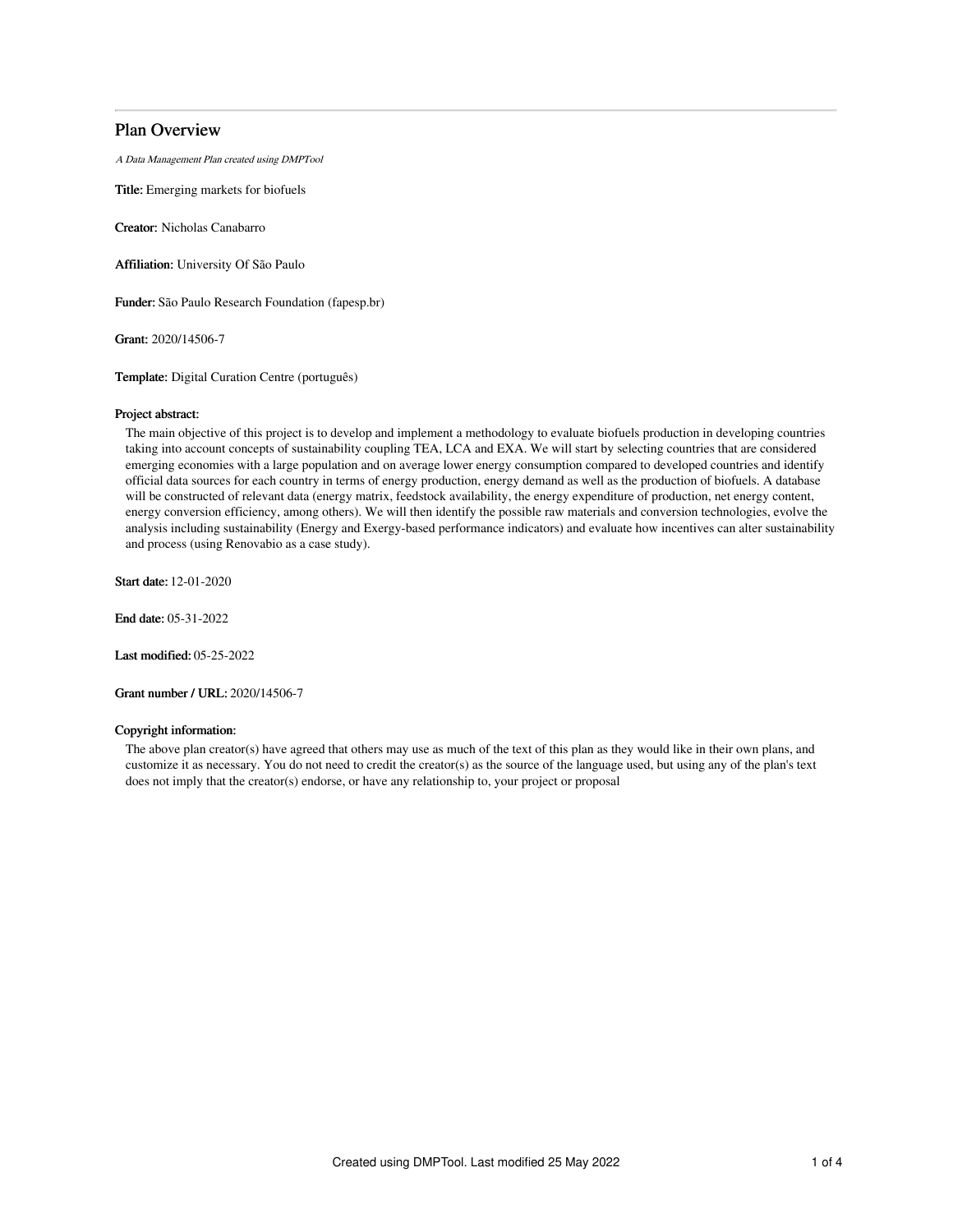# Emerging markets for biofuels

## Coleta de Dados

#### Que dados serão coletados ou criados?

A database of relevant data related to the transportation sector was constructed (energy matrix, feedstock availability, the energy expenditure of production, net energy content, and energy conversion efficiency, among others). A sustainability assessment involving Life cycle assessment, techno-economic evaluation and exergy analysis was performed and the data obtained were disclosed through scientific papers.

#### Como os dados serão coletados ou criados?

The data were collected from specialized literature and the results obtained in the project were based on well-known methodologies used for sustainability assessment. A detailed description of each methodology used was provided in the manuscripts generated as a result of this project.

### Documentação e Metadados

Que documentação e metadados acompanharão os dados? No document and metadata.

### Ética e Conformidade Legal

### Como você administrará qualquer questão ética? All the data were collected from literature which was properly cited.

# Como você vai gerenciar os direitos autorais e os direitos de propriedade intelectual (IP / IPR)?

The data were collected from already published papers and also from official governmental sources. In all cases, the respective reference was cited.

## Armazenamento e Backup

Como os dados serão armazenados e terão backup durante a pesquisa? The data was stored on a private server.

#### Como você vai gerenciar o acesso e a segurança?

Only the collaborators of this project have full access to the database.

# Seleção e Preservação

Quais dados são de valor a longo prazo e devem ser mantidos, compartilhados e / ou preservados? All the data gathered in this project will be kept stored.

#### Qual é o plano de preservação a longo prazo do conjunto de dados?

The data will be stored at the USP repository as well as in the GitHub repository. The data will also be stored in a private repository (External HD).

### Compartilhamento de Dados

#### Como você vai compartilhar os dados?

The data were shared through the submission of two papers to international journals and by the writing of a policy brief to the International Energy Agency. The papers were published in Open Access format and the policy brief will be widely publicized by the International Energy Agency.

#### Existem restrições ao compartilhamento de dados requeridos?

No.

## Responsabilidades e Recursos

Quem será responsável pelo gerenciamento de dados?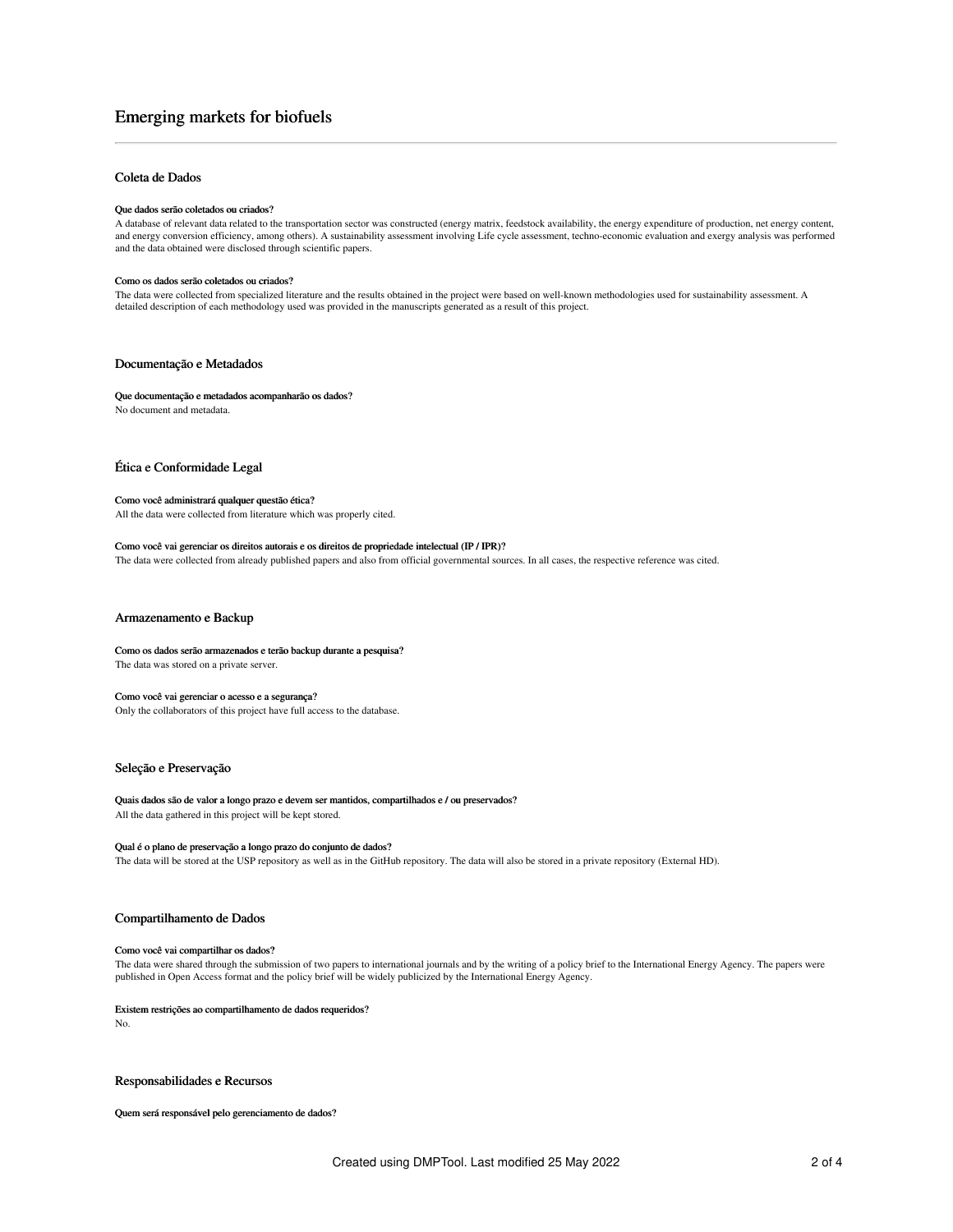Nicholas Canabarro

#### Quais recursos você precisará para entregar seu plano?

We need only a data repository (github and google drive).